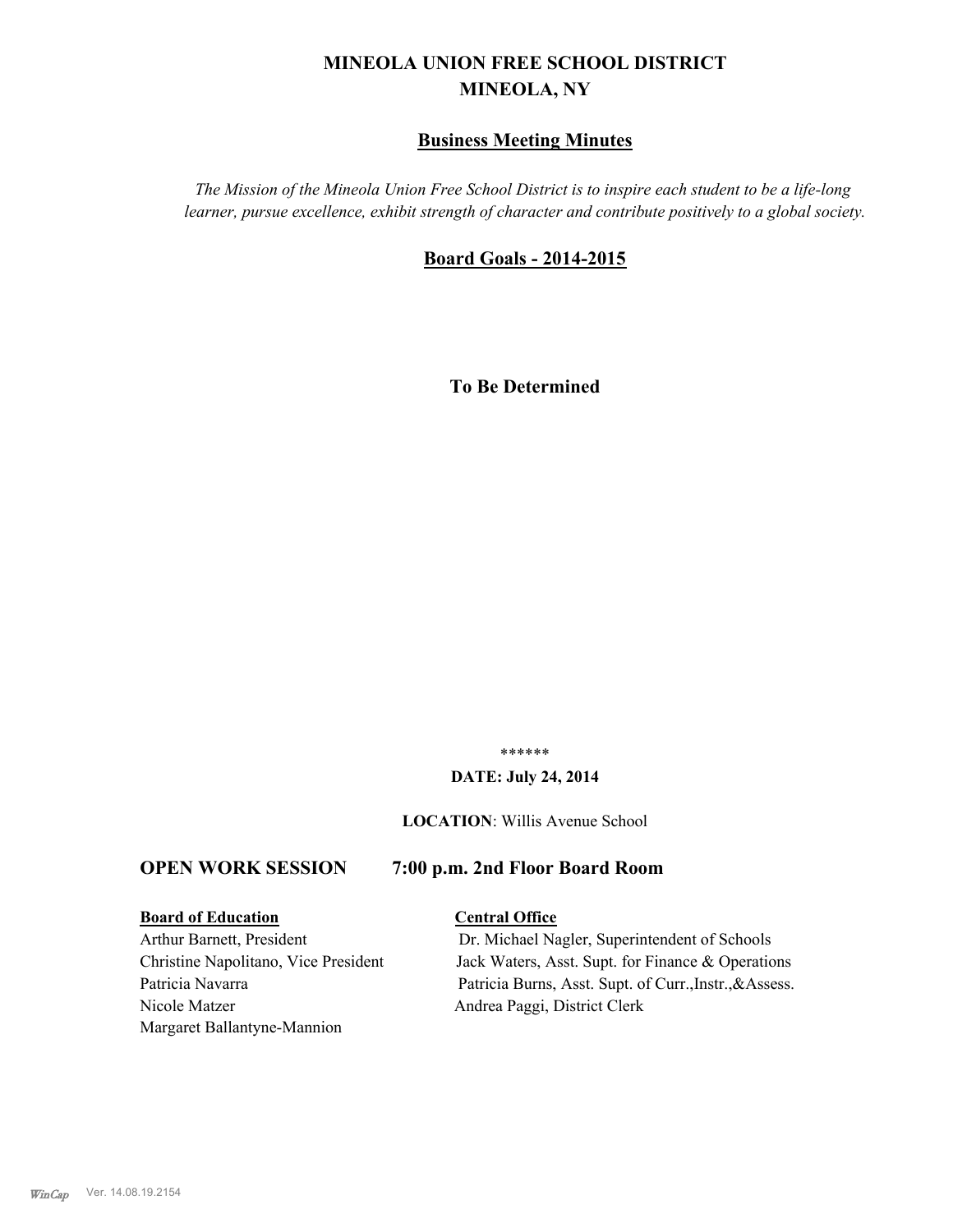# **A. Call to Order - 7:05pm B. Pledge of Allegiance C. Reading of Mission-** Artie Barnett **D. Moment of Silent Meditation**

### **E. Dais & Visitor Introductions**

Absent with notice: Margaret Ballantyne, Trustee and Jack Waters

## **F. High School Student Organization Report**

There was no Student Organization report this evening.

### **G. BOE Reports**

## **a. Comments from Board Trustees**

The Trustees all expressed that they hope everyone is enjoying their summer.

## **b. Comments from Board President**

Mr. Barnett stated that he is looking forward to attending the students' summer music performances tomorrow.

# **c. Comments from Superintendent**

The Superintendent reported on the various projects throughout the district. The fueling depot is near completion and he is happy with the work that has been done. The tank has been filled with the diesel fuel. The demolition has been completed in the Jackson Avenue Cafeteria and the next phases have begun. At Meadow Drive, the new gym mats have been installed. At the High School, the work on the lab should be ready for the opening of school. There is also work being done on rooms 114 and 116 (the old business computer room) which will now be the new coding rooms. At the Middle School, the chairs have been ordered for the auditorium and there is a 16-20 week order time. The auditorium will be closed for a month to complete the work and it will be ready for the Spring drama production. The District has received approval from the State for the brick pointing, windows and door project and we plan to open bids shortly. Technology update- the equipment is in and set-up is in progress. There will be a test of the emergency generator coming up soon. According to the Superintendent, this summer there has been the most active curriculum writing taking place than in previous years. All hiring of teachers has been completed except for one teacher and we are in good shape. The administrative evaluations are done and the administrative deliverables are being prepared. Dr. Nagler stated that it has been a busy summer so far but we are on track.

The Superintendent reported that letters have been sent to the parents of juniors and seniors at the High School regarding a new course offering of AP Psychology. This course will be done online through BOCES. Mr. Fretz will be hired by BOCES to oversee this course. Dr. Nagler stated that we will be testing the viability and determining if it can be expanded. The County is trying to consolidate courses that wouldn't normally be run. He explained that the course would be online and on the student's own time. Dr. Nagler added that this is not for all students and those taking the course would need to be self-motivated.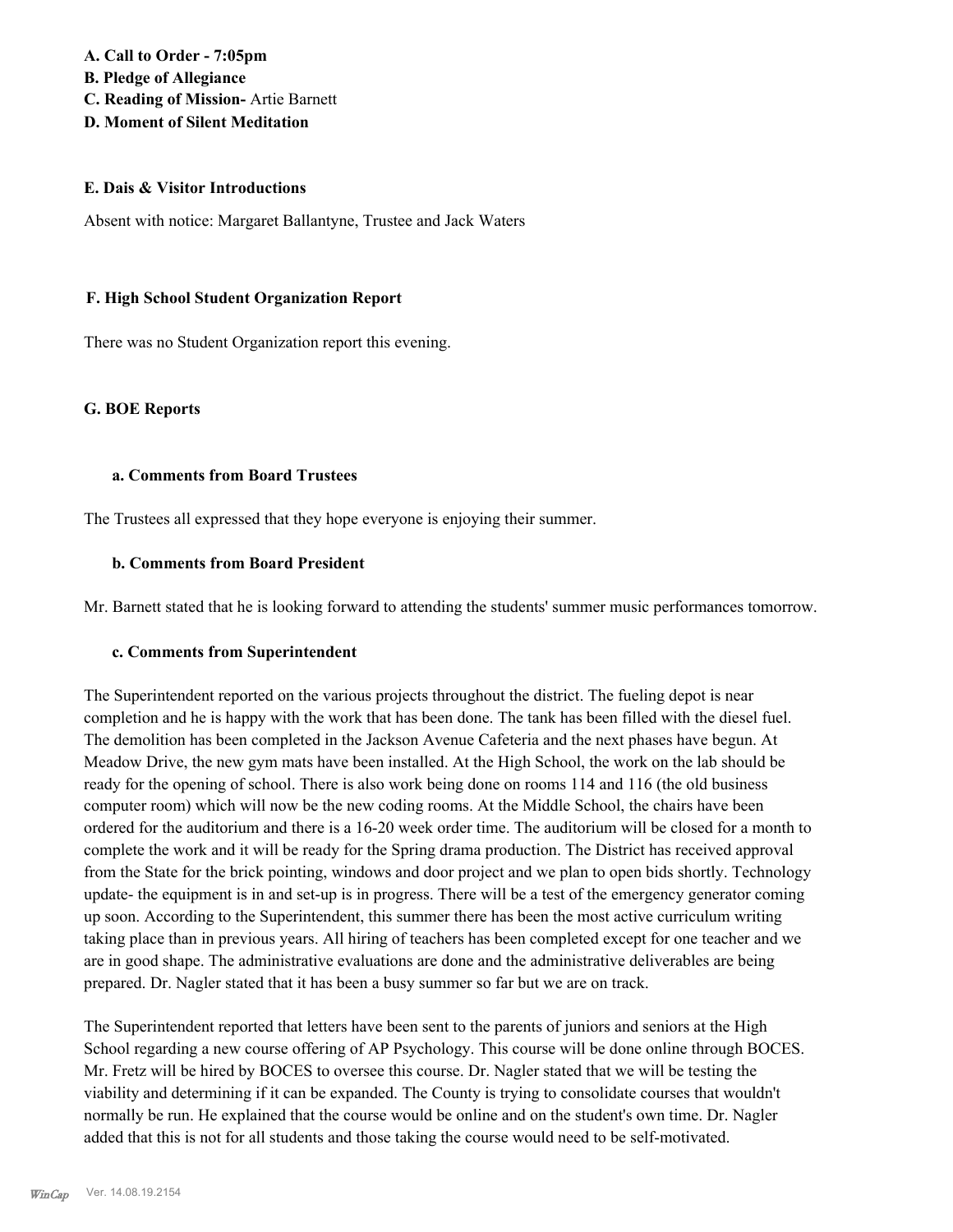Dr. Nagler was contacted by the Chamber of Commerce regarding the use of the District parking lots on September 26th. They are sponsors of the "Race to the Towers" and will be providing buses for community members who will be participating. They hope to have 1000 people take part in this event. Dr. Nagler will be a bus captain for this event. Dr. Nagler visited the summer program at the Middle School and baked cookies with one of the classes. At the 9/4 Workshop meeting, Ms. Burns will be presenting on the Curriculum Goals. The 2014-15 Board Goals will be presented when all Board members are present.

### **H. Old Business**

Mr. Barnett asked the Board if there was any old business. Ms Napolitano asked for an update on the blinds at Hampton Street and Meadow Drive libraries. The Superintendent stated that At Meadow Drive, the shades were installed and at Hampton Street, window tinting has been completed. There was no additional old business.

### **I. New Business**

There was no new business this evening.

### **J. Consensus Agenda**

**RESOLUTION # 5 - BE IT RESOLVED** that the Board of Education approves the consensus agenda items J.1.a. through J.7.a., as presented.

| <b>Motion:</b> | Nicole Matzer        |
|----------------|----------------------|
| Second:        | Christine Napolitano |

| Yes: | Nicole Matzer         | No: | <b>None</b> |
|------|-----------------------|-----|-------------|
|      | Patricia Navarra      |     |             |
|      | Christine Napolitano  |     |             |
|      | <b>Arthur Barnett</b> |     |             |
|      |                       |     |             |

**Passed:** Yes

# 1. **Accepting of Minutes**

That the Board of Education accepts the minutes of the May 20, 2014 Business Meeting, May 20, 2014 Special Meeting, the June 5, 2014 Workshop Meeting, and the June 19, 2014 Business Meeting as presented. a.

# 2. **Instruction**

- a. Appointments Instruction
- The Board of Education approves the appointment of Nicholas Pontolillo, to the position of English Tutor for the Summer Special Education Program, effective July 1, 2014 with an hourly salary of \$55.32. 1.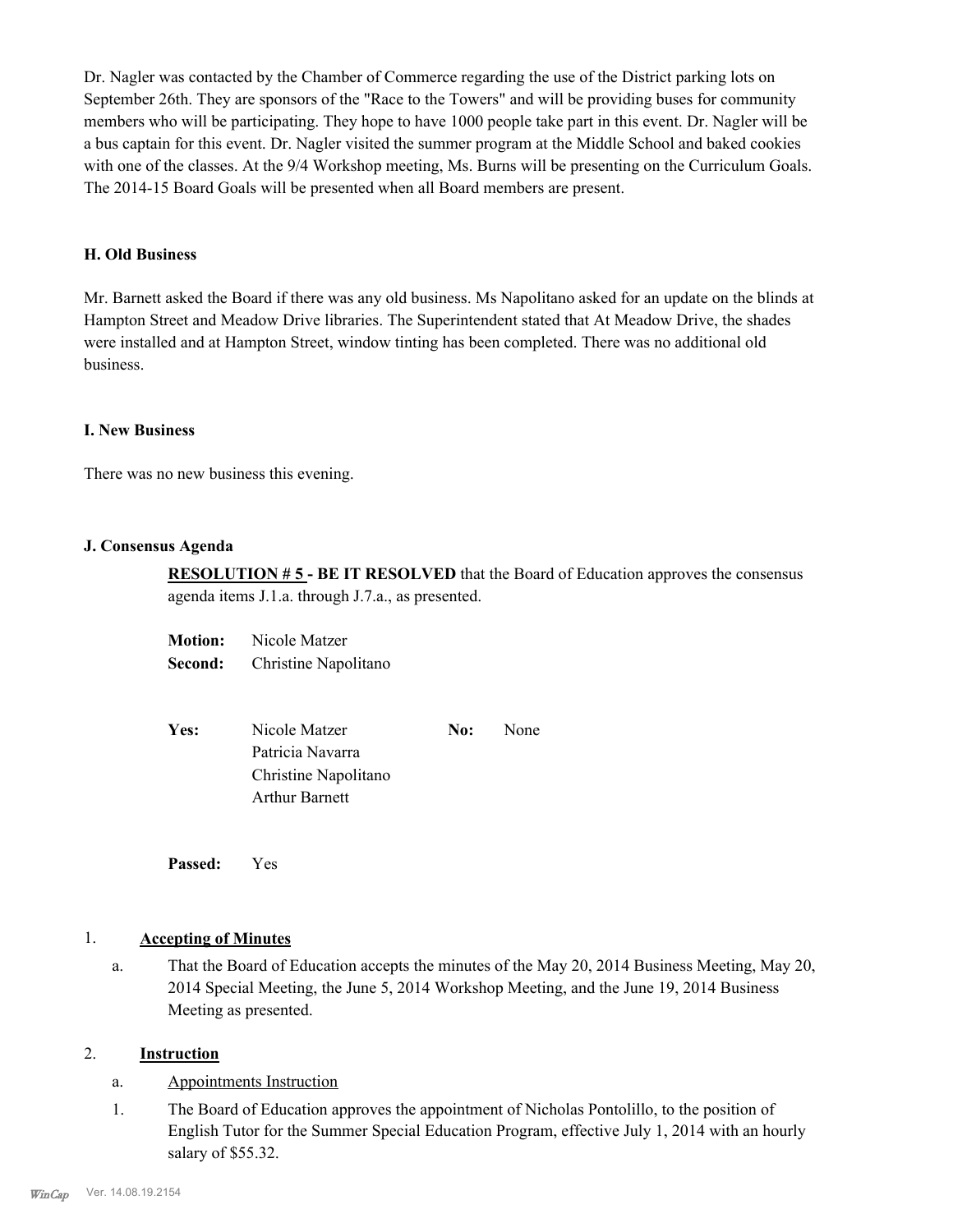- That the Board of Education approves the appointment of Samantha Sanchez, to the position of Probationary Elementary Teacher, effective September 1, 2014. Salary: MA, Step 1, \$68,282. Probationay Period: September 1, 2014 to August 31, 2017. 2.
- That the Board of Education approves the appointment of Natalia Farres, to the position of Probationary Elementary Teacher, effective September 1, 2014. Salary: MA, Step 1, \$68,282. Probationary Period: September 1, 2014 to August 31, 2017. 3.
- That the Board of Education approves the appointment of Kerry Ann Murphy, to the position of Probationary Math Teacher, effective September 1, 2014. Probationary Period: September 1, 2014 to August 31, 2017. Salary: BA, Step 1, \$58,706. 4.
- That the Board of Education approves the appointment of Valerie Taylor, to the position of part time (.7) Social Worker (Drug and Alcohol Grant), effective September 1, 2014 to June 30, 2015. Salary: .7 of MA, Step 1, \$68,282 equalling \$47,797. 5.
- That the Board of Education approves the appointment of Katheryne Morales, to the position of Leave Replacement Elementary Teacher, effective September 1, 2014 to June 30, 2015. Salary: MA, Step 1, \$68,282. 6.
- The Board of Education approves the appointment of Roneldy Pingitore, to the position of Probationary Elementary Teacher, effective September 1, 2014. Probationary Period: September 1, 2014 to August 31, 2016. Salary: MA, Step 2, \$71,246. 7.
- That the Board of Education approves the re-call of Cynthia Kopp, from the Preferred Eligibility List, as a Probationary Elementary teacher, effective September 1, 2014. Probationary Period: September 1, 2014 to August 31, 2016. Salary: MA+50, Step 5, \$88,526. 8.

#### Appointment(S) Band Camp b.

That the Board of Education approves the following staff members for Band Camp, a self funded program. (Salary, hourly summer wages are based on the MTA contractual rates):

|     | <b>POSITION</b>                | <b>EMPLOYEE NAME</b>  | <b>STEP</b> | <b>STIPEND</b> |
|-----|--------------------------------|-----------------------|-------------|----------------|
| 1.  | Director                       | Frank Mauriello       |             | \$1,879.00     |
| 2.  | <b>Assistant Band Director</b> | Christopher Bonacorsa |             | \$1,251.00     |
| 3.  | <b>Instructional Chaperone</b> | Michael Coppola       |             | \$834.00       |
| 4.  | <b>Instructional Chaperone</b> | Amy Steinmann         |             | \$834.00       |
| 5.  | <b>Instructional Chaperone</b> | Kenneth Frank         |             | \$834.00       |
| 6.  | <b>Instructional Chaperone</b> | Christopher Rossi     |             | \$834.00       |
| 7.  | <b>Instructional Chaperone</b> | Erin Citrano          |             | \$834.00       |
| 8.  | <b>Instructional Chaperone</b> | <b>Timothy Doran</b>  |             | \$834.00       |
| 9.  | <b>Instructional Chaperone</b> | Rachel Montanez       |             | \$834.00       |
| 10. | <b>Instructional Chaperone</b> | Nicholas Hall         |             | \$834.00       |
| 11. | Chaperone                      | Melissa Fusco         |             | \$730.00       |
| 12. | Chaperone                      | Kristen Pontolillo    |             | \$730.00       |
| 13. | Chaperone                      | Nicholas Pontolillo   |             | \$730.00       |
|     |                                |                       |             |                |

## 3. **Instruction: Contracted**

a. That the Board of Education approves a contract for Communication Services between Syntax Communications and the Mineola UFSD for the 2014- 2015 school year.

b. That the Board of Education approves the Evaluation Services Agreement between Metro Therapy Inc. and the Mineola UFSD for the 2014- 2015 school year.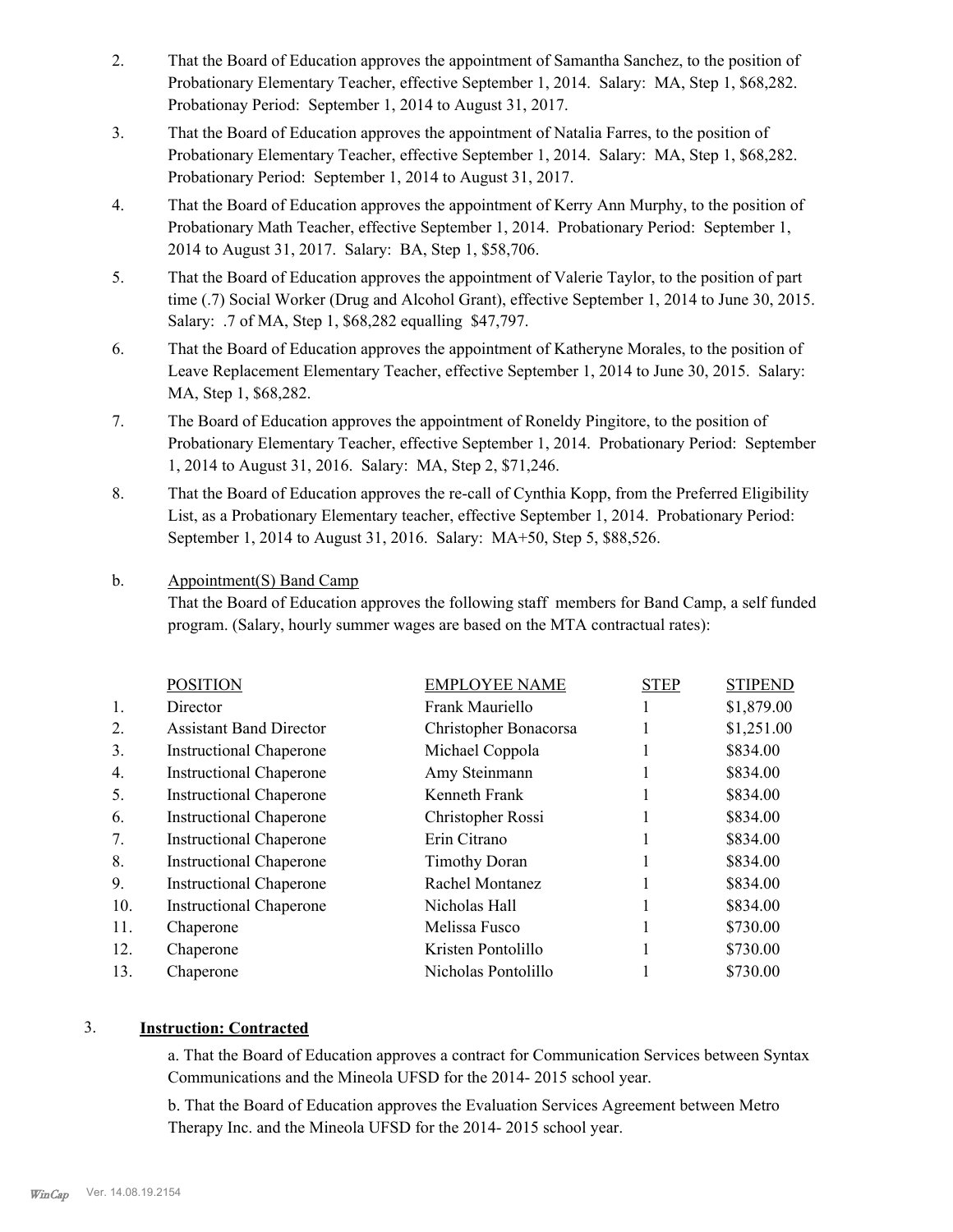c. That the Board of Education approves the Related Services Agreement between New York Therapy Placement Services and the Mineola UFSD for the 2014- 2015 school year.

d. That the Board of Education approves the Special Education Contract for a parentally placed student between the Hicksville UFSD and the Mineola UFSD for the 2014- 2015 school year.

e. That the Board of Education approves the Nursing Services Agreement between Horizon Healthcare and the Mineola UFSD for the 2014- 2015 school year.

f. That the Board of Education approves the Tutoring Services Agreement between St. James Tutoring, Inc.and the Mineola UFSD for the 2014- 2015 school year.

g. That the Board of Education approves the Related Services Agreement between Extraordinary Pediatrics, P.C. and the Mineola UFSD for the 2014- 2015 school year.

h. That the Board of Education approves the 2014-2015 Extention of Food Services Contract between Whitsons Culinary Group and the Mineola UFSD.

i. That the Board of Education approves the Vocational/Educational Services Agreement between The Rehabilitation Institute (aka TRI) and the Mineola UFSD for the 2014- 2015 school year.

# 4. **Civil Service**

- a. Resignation(s)
- That the Board of Education accepts the resignation of Carolyn A. Lucchesi, Greeter at Jackson Avenue School, effective June 30, 2014. 1.
- That the Board of Education accepts the resignation of Mary Anne Phillips, part time Teacher Aide at the Middle School, effective June 30, 2014. 2.
- b. Appointments
- That the Board of Education approve the appointment of Monica Pastoressa, to the position of .6 Community Liasion, effective September 1, 2014 through June 30, 2015. Salary will be \$44,389.20 on Step 30. 1.
- That the Board of Education approve the appointment of Gloria Romero, to the position of Teacher Aid Sub, effective July 1, 2014. Salary is \$13.74 per hour. 2.
- That the Board of Education approve the appointment of Donna Squicciarino, to the position of District Treasurer with an annual salary of \$21,000 and an additional salary of \$8,500 for the duties of Extra Class Treasurer effective July 1, 2014. 3.
- c. Salary Adjustment
- That the Board of Education approve the salary adjustment of Jessica-Lyn Barry, Teacher-in-Training, from \$8.50 to \$8.75 per hour, effective July 1, 2014. 1.
- d. Creation of New Position
- That the Board of Education approves a new position of Senior Account Clerk in the Business Office, effective July 1, 2014. 1.
- e. Civil Service: Other
- That the Board of Education approves the amended rate for substitute Bus Driver, adopted at the 7/1/14 Reorganization meeting, from \$21.81 to \$22.58. 1.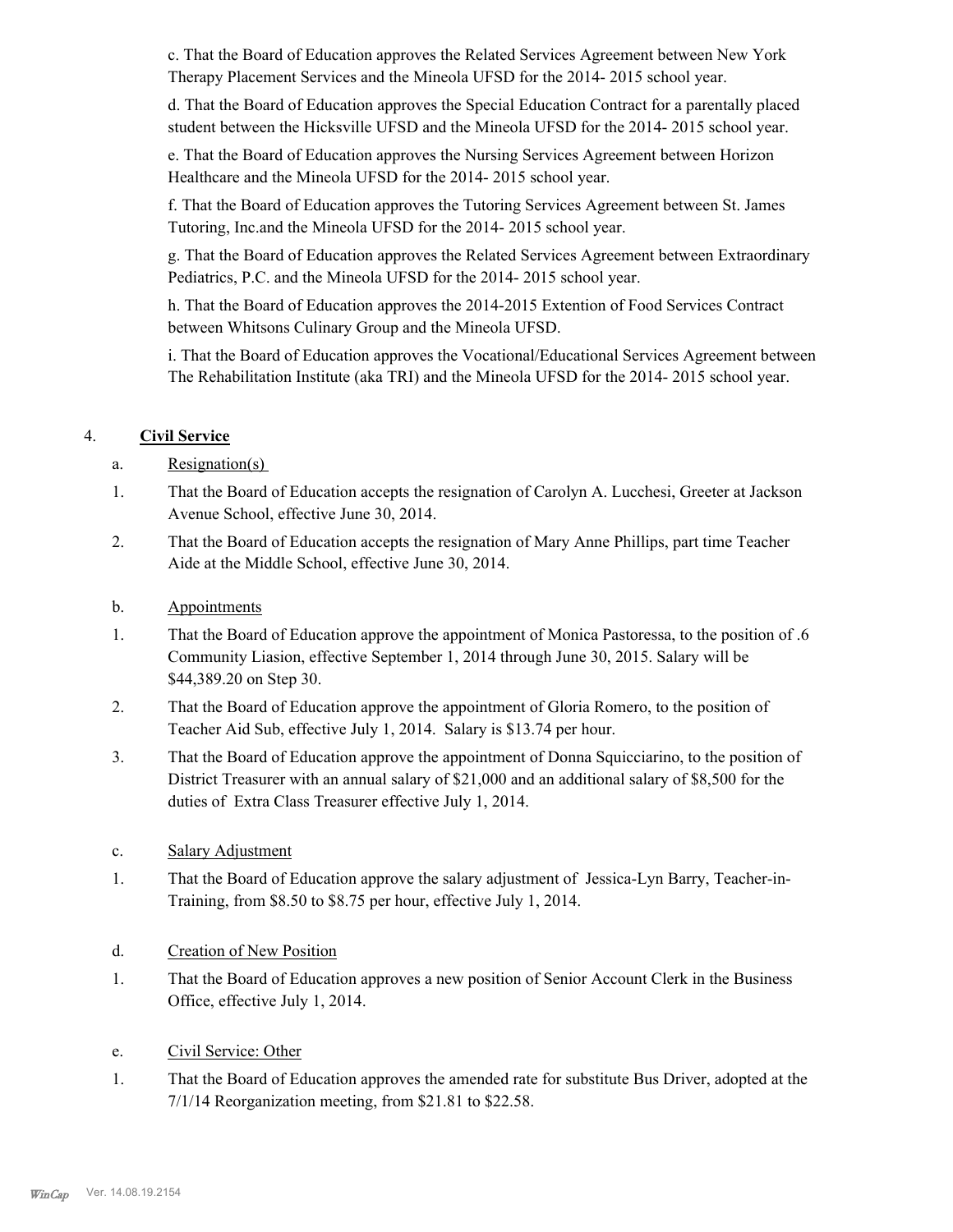# 5. **Business /Finance**

# a. **Treasurer's Report**

That the Board of Education accepts the Treasurer's report for the period ending May 31, 2014 and directs that it be placed on file.

# b. **Approval of Invoices and Payroll**

That the Board of Education accepts the Invoices and Payroll for the period ending June 30, 2014

| $A/P$ Warrant # 23 | June 11, 2014 | \$ 845,851.40          |
|--------------------|---------------|------------------------|
| $A/P$ Warrant # 24 | June 26, 2014 | \$ 840,645,67          |
| Professional Leave | June 25, 2014 | $\frac{\$}{11,142.65}$ |

## **TOTAL EXPENSES \$1,697,639.72**

PAYROLL # 23 & # 24

| General | \$8,630,596.48 |
|---------|----------------|
| F Fund  | \$162,230.89   |

# **TOTAL PAYROLL \$8,792,827.39**

# 6. **Business/Finance: Contract Approvals**

# a. BOCES Contract

That the Board of Education approves the 2013/14 Final AS-7 Agreement with Nassau BOCES in the actual amount of \$3,932,525.82 for services provided throughout the school year.

## b. BOCES Contract

That the Board of Education approves the 2014/15 Initial AS-7 Contract with Nassau BOCES in the amount of \$3,566,660.56 to provide services throughout the school year.

#### **Business/Finance: Disposal of District Property** 7.

That the Board of Education approves the disposal of the following district property, according to Policy #6900, declaring them obsolete:

a. Grand Piano- Baldwin Model L, Serial Number 154989, built in 1962.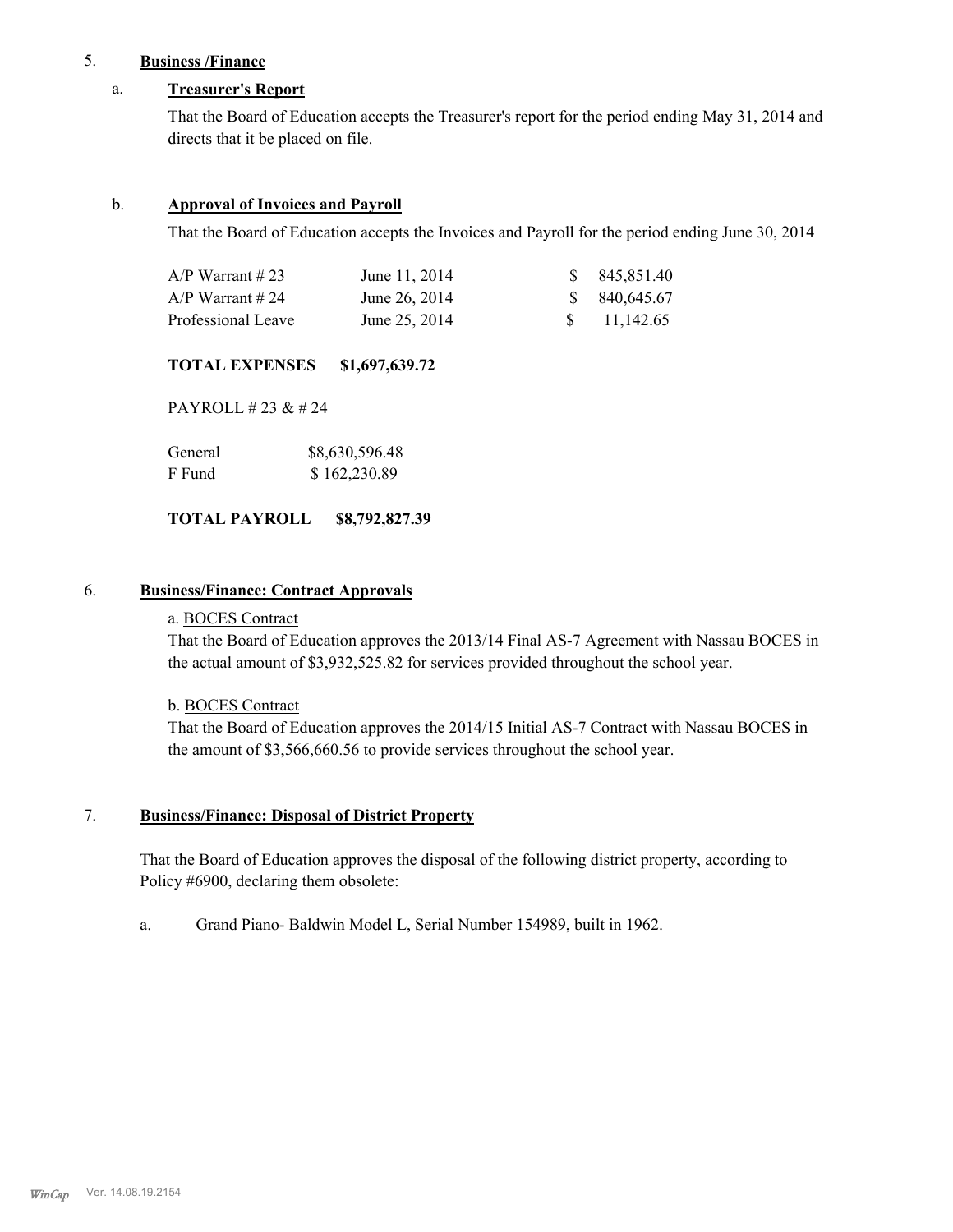# **K. Superintendent's Report**

Superintendent of Schools' Reports for 7/24/14 Presentations:

1. NWEA 2. High School Data 3. PISA Results

The Superintendent's presentation this evening was on data analysis. He explained that there are two types of assessments: formative and summative. The formative exams are administered on a regular, more frequent basis. They provide us with more information and give us an opportunity to fix issues. The summative exam is administered one time per year. Tonight, the Superintendent will be summarizing the following: PISA results, High School data and NWEA results.

PISA Results: The Superintendent stated that some school districts chose to participate in this exam this past year. The results provide the district with a look at where it compares with the rest of the world and with the rest of the United States. PISA is administered every three years and is in line with the common core curriculum. Students are asked to apply the knowledge that they have in reading, math and science.. The exam was administered to a random sampling of (69) 15 year olds at the Mineola High School. Students were asked to fill out a questionnaire that was used to obtain information about their socioeconomic backgrounds. The Superintendent stated that districts that participated received a lengthy document of results. He displayed a graph that showed where Mineola performed compared to like schools. Dr. Nagler stated that we did not perform too well. We do not ask students to apply knowledge as in this test. He added that this year, Mineola graduated more students and more students with advanced regents diploma than Herricks. It is the expectation that at the next testing, our students will be prepared. The Superintendent stated that we ask students to pass the regents and we do well, but we need to ask more of our students. Mr. Barnett stated that he is interested in seeing the performance of the first group of students with the Ipad on the PISA exams. Ms. Matzer asked how the US performs on this test overall and Dr. Nagler stated not that well. Shanghai, China performs the best and Mexico has the lowest performance. The Superintendent stated that Herricks first took this exam in 2006 and their Superintendent shifted the curriculum to be in line with the exam. Dr. Nagler stated for us, these results are a baseline.

High School Data: The Superintendent stated that there have been changes as a reult of last year's presentation. Instead of presenting the overall percentage of pass/fail by subject, we now show subject test by cohort. The cohort is defined as the year a student enters 9th grade, for example the class of 2014 is cohort 2010. This is a more accurate portrayal of overall success of the class. The Superintendent displayed the results for the various regents administered at the high school. For Global History, the passing rate was 93% and for US History was 97%. The passing rate is very good for this exam. Dr. Nagler displayed the ELA regents results, which he stated was a troublesome exam for some students, particularly ESL students. The test is presently administered in January and may move to June. The Integrated Algebra exam was administered to all 8th graders and there was an 86% passing rate. Many school districts will not allow 8th graders to take this course. Next year, all students must take the new common core test in this subject. There will be a new scoring system which will follow the AP test model. He added that by 2018, students must have a 4 or 5 to graduate. The Superintendent stated that eventually we need to get the curriculum in line with the new exam. The Superintendent presented the numbers for the following regent exams: Geometry, Algebra/Trigonometry, Earth Science, Living Environment, Chemistry and Physics. The Superintendent stated that we need to determine what to do with the students that continue to struggle. He added that graduation should not be the standard; Chemistry and Trigonometry should be the standard. Mr. Barnett stated that he would like to reach out to alumni and determine how they did after graduating.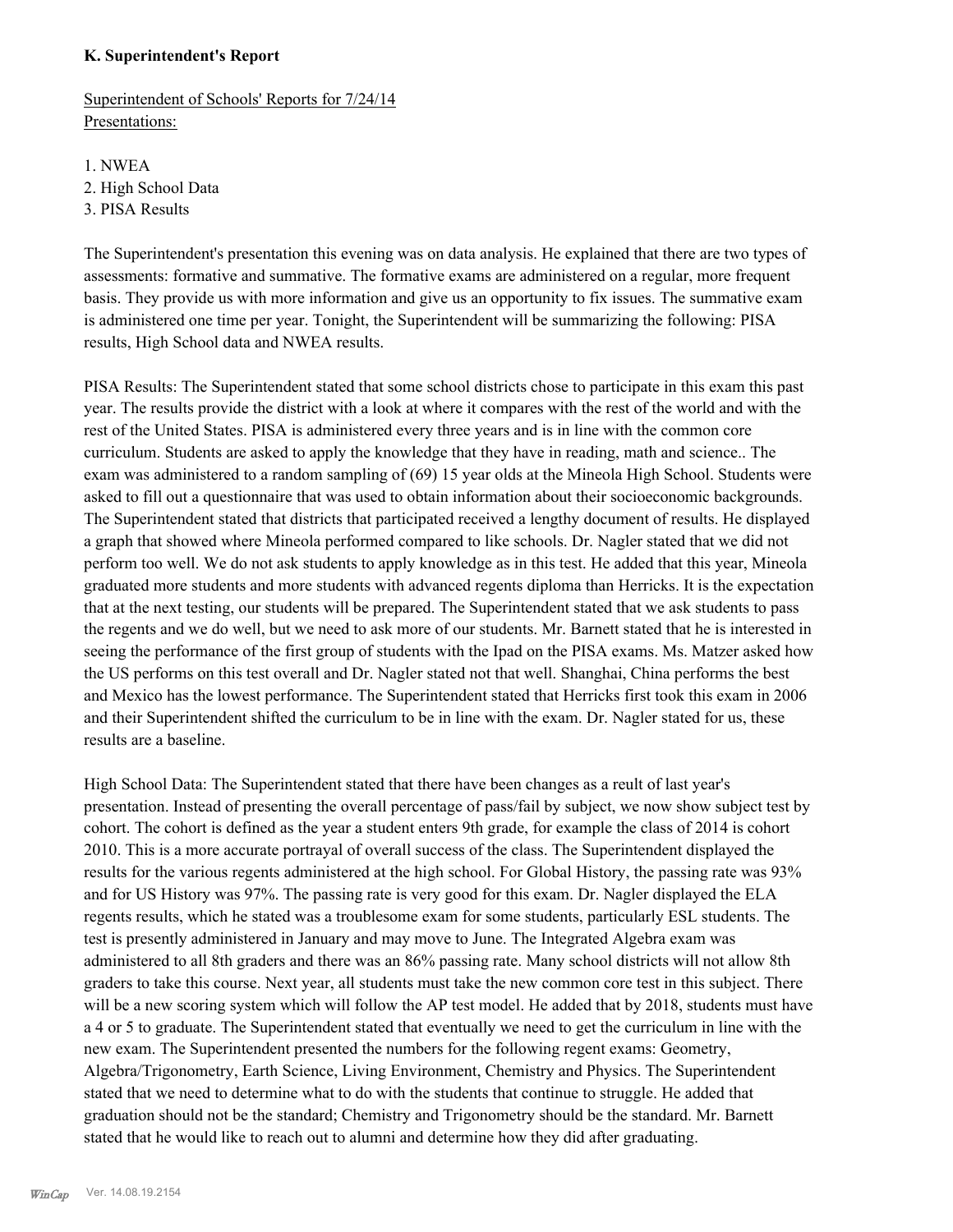NWEA: The Superintendent stated that he would be displaying the NWEA quadrant reports, which are an end of the year summary that demonstrates two forms of student achievement: proficiency and growth. Each quadrant is a different color. Red represents struggling students that are projected to fall below the basic proficiency level and did not meet growth. Green is the best box as it represents success in both areas. Yellow and orange signify caution as these students met only one set of success conditions. The Superintendent displayed the quadrant reports for each of the schools. He explained that on the Hampton Street and Meadow Drive report the proficiency percentages are not reported for grades k- 1 because they take a different type of exam. Jackson Avenue showed good numbers in growth. At the Middle School, there was a drop off in 7th grade scores. The High School showed good growth. Dr. Nagler stated that for the District, overall the numbers are good. But it is hard to know if percentile benchmarks are accurate until we receive the State Scores. He added that NWEA allows us to know where students struggle. Dr. Nagler stated that parents should be asking is their child being challenged appropriately and do they enjoy school. Dr. Nagler feels that these results are an accurate snapshot of the District and there is room for improvement. Ms. Navarra stated that she is encouraged by the growth reported. There were no additional comments.

### Superintendent Comments

The Superintendent had no further comments, but he stated that he was in need of an executive session to discuss negotiations.

### **L. Public Comments**

There were no public comments this evening.

### **M. Executive Session Time: 8:20 p.m.**

At 8:20pm, a motion was made for the Board of Education to go into Executive Session to discuss negotiations.

|      | <b>Motion:</b> Nicole Matzer    |     |      |
|------|---------------------------------|-----|------|
|      | <b>Second:</b> Patricia Navarra |     |      |
| Yes: | Nicole Matzer                   | No: | None |
|      | Patricia Navarra                |     |      |
|      | Christine Napolitano            |     |      |
|      | <b>Arthur Barnett</b>           |     |      |
|      |                                 |     |      |

**Passed:** Yes